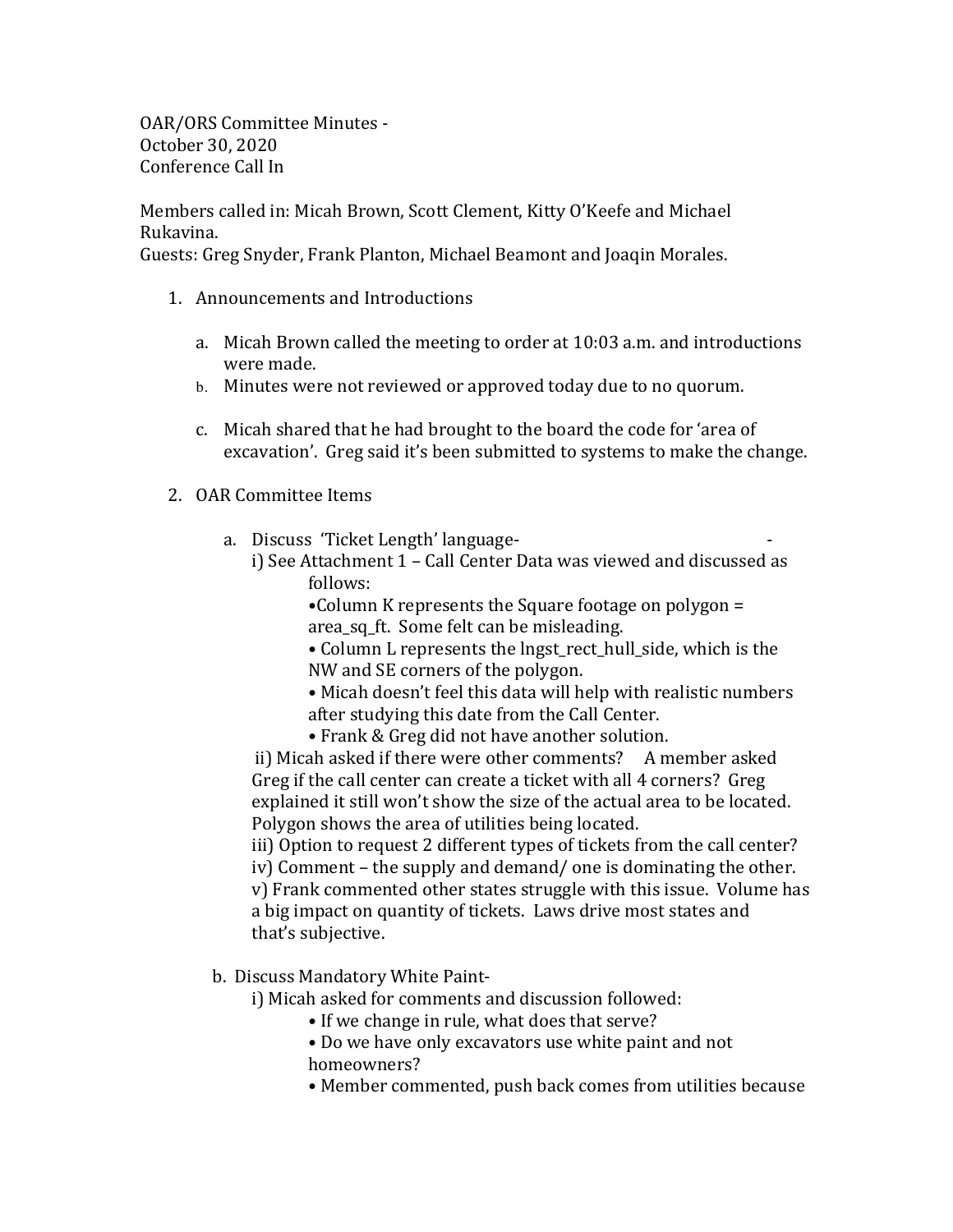too costly. Discussion followed.

- Member asked, do we look at rural areas differently? Discussion followed.
- Unincorporated areas need verbal input.
- c. Discuss Design Locate Parameters- (See Attachment 2)
	- i) Michael shared his follow up from last OAR meeting showing the cost  $\frac{1}{2}$  and  $\frac{1}{2}$ 's. Huge added cost and taxing the system. ii) Micah would like to see a clarification in rule for the two types of design tickets; preliminary and civil. Example: operators are not allowing private locators to their facilities. iii) Frank shared with members that Washington has in place mandatory white marks. They use the DIR (design information request), which is online only. This has contact information and a list of the utilities. Once that is in place, they use the DLR (design locate) request) that can only be done with the DIR. Example: the gas company can be asked to locate where the facility lines are. You can't dig on this request. Once excavation is to start, you'd have to call in for that locate.
- d. Discuss Mandatory Damage Reporting i) Micah would like more members to join this discussion. Tabled.
- 3. Old Business
	- a. 'Large Area' definition Revision to Include Survey Design Language to include 952-001-0080.
		- i) Micah shared, changing verbiage in this rule would mean going through the whole process.
- 4. New Business none
- 5. For the Good of the Order none
- 6. Next Meeting tbd

*Meeting adjourned at 11:10am Minutes submitted by Kitty O'Keefe on November 2, 2020*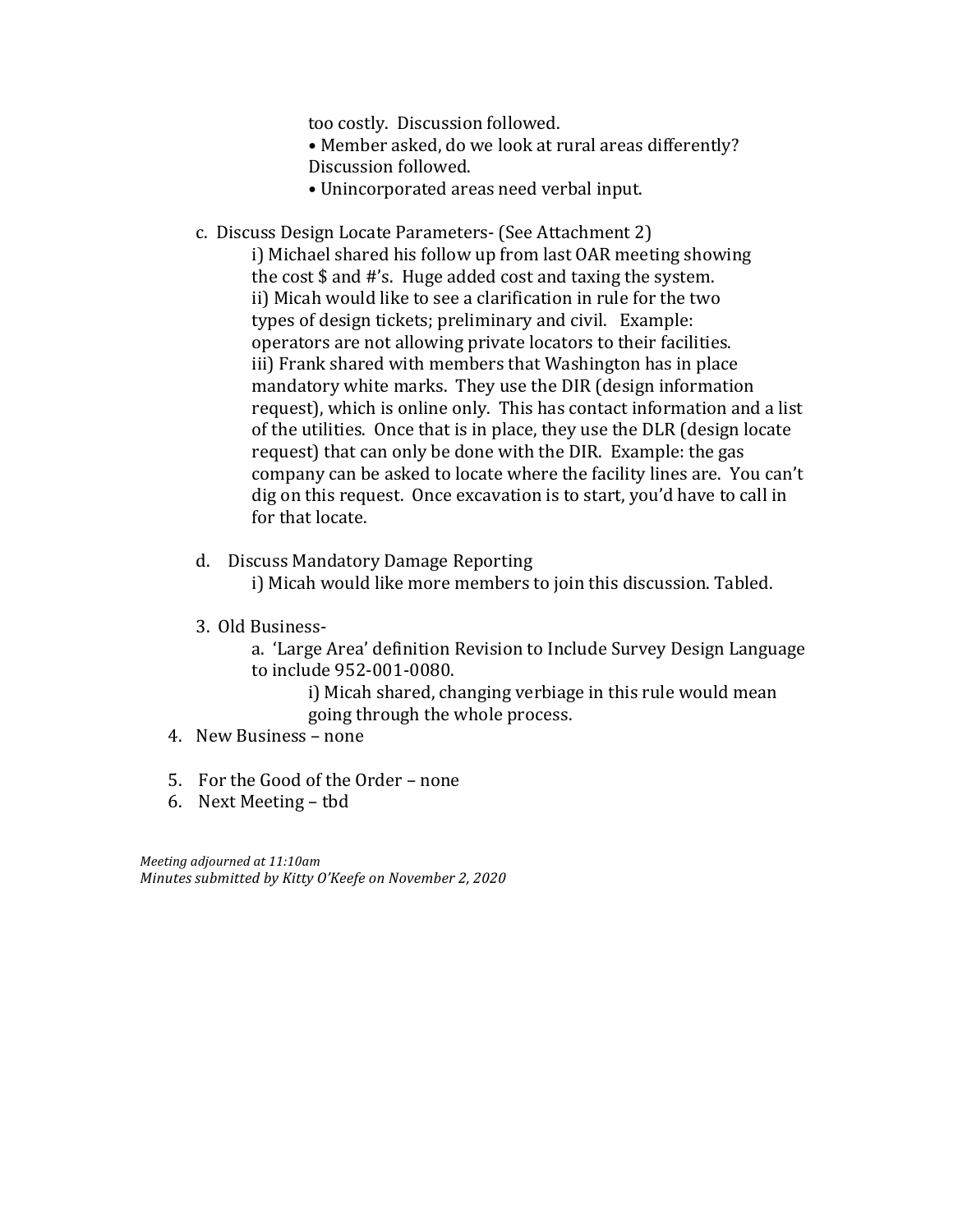|                |                                                             |                                                                 |                                                                                             |                                                                     | Call Center Data.xlsx                                                                                                                 |                                     |                  |                                               |                              |                                    |
|----------------|-------------------------------------------------------------|-----------------------------------------------------------------|---------------------------------------------------------------------------------------------|---------------------------------------------------------------------|---------------------------------------------------------------------------------------------------------------------------------------|-------------------------------------|------------------|-----------------------------------------------|------------------------------|------------------------------------|
|                | 疆                                                           | EE X & B ダ IQ・2 × 2 × 2 × 2 × 2 × 2                             |                                                                                             | $100% =$<br>Ŧ<br>H<br>$\mathscr{F}$                                 | $\odot$                                                                                                                               |                                     |                  |                                               |                              | Sea<br>à                           |
|                | <b>Tables</b><br>Layout<br>A Home                           | SmartArt<br>Charts                                              | Formulas                                                                                    | Review<br>Data                                                      |                                                                                                                                       |                                     |                  |                                               |                              |                                    |
|                | Ēdi                                                         | Font                                                            |                                                                                             | Alignment                                                           | Number                                                                                                                                |                                     | Format           |                                               |                              | Cells                              |
|                | Arial<br>룬<br>Þ                                             | $A^{\star}$<br>$A^{\star}$<br>$\overline{r}$<br>$\overline{10}$ | $\blacksquare$<br>$\begin{array}{c} \hline \end{array}$                                     | Text<br>aeuw C<br>abc                                               | General                                                                                                                               | Normal<br><b>AM</b><br>E            | <b>Bad</b>       | Good                                          |                              |                                    |
|                | U<br>$\mathbf{B}$<br>Clear<br>Paste                         | $\frac{1}{2}$<br>H.                                             | $\mathbb{I}$<br>$\begin{aligned} \boxed{  }\,    \,    \end{aligned}$<br>$\frac{1}{2}$<br>. | lerge<br>≥<br>W<br>IJ                                               | ိနိ<br>38<br>$\%$<br>Þ                                                                                                                | Neutra<br>Conditional<br>Formatting |                  | Calculation                                   | ٥                            | 운<br>Delete<br>Insert              |
|                | C.<br>Ø<br>Ø<br>٠<br><b>B31</b>                             | TERRACON<br>fx                                                  |                                                                                             |                                                                     |                                                                                                                                       |                                     |                  |                                               |                              |                                    |
|                |                                                             |                                                                 | ≏                                                                                           | ш                                                                   |                                                                                                                                       | U                                   | Ŧ                |                                               | ×                            |                                    |
|                | CANBY EXCAVATING<br>company_name                            | <b>JAKE POET</b><br>cont_name                                   | cont_phone                                                                                  | 5032662792 JAKEP@CANBYEX.COM<br>cont_email                          | SEWER LINE BURSTING<br>type_of_work                                                                                                   | <b>WASHINGTON</b><br>county         | street<br>addri  | city_place area_sq<br>SE MAPLE BEAVERTO       | 107,031.00                   | 531,322.00<br>Ingst_rect_hull_side |
|                | MARK WYMAN CONSTRUCTION LLC                                 | MARK WYMAN                                                      |                                                                                             | 5037306265 MARKWYMANCONSTRUCTI FENCE REPLACEMENT                    |                                                                                                                                       | <b>MULTNOMAH</b>                    | 3860             | SE WOOD PORTLAND                              | 482,296.00                   | 531,322.00                         |
|                | <b>TRACY BROSTROM</b>                                       | <b>TRACY BROSTROM</b>                                           |                                                                                             | 5034000288 tracybrostrom@gmail.com                                  | CONSTRUCTING A NEW DRIVEW MARION                                                                                                      |                                     | 20354            | EL ROMAI SCOTTS M                             | 3,284,599.00                 | 531,322.00                         |
|                | <b>HOMEOWNER</b>                                            | BRYON CATALANO                                                  | 5414992520                                                                                  |                                                                     | EMERGENCY - REPAIR ELEC SER JACKSON                                                                                                   |                                     | 646              | RAVEN RI CENTRAL                              | 253,777.00                   | 207,256.00                         |
|                | CENTRAL PIPELINE<br>PACIFIC POWER                           | SCHUYLER VANWART<br>BRENT BAUNE                                 | 5412102354                                                                                  | schuyler@centralpipeline.net                                        | RAISING MAN HOLES AND COVEI JACKSON                                                                                                   |                                     | 2200             | CRATER LIMEDFORD                              | 599,279.00                   | 207,256.00                         |
| œ              | <b>HOMEOWNER</b>                                            | <b>JEREMY WEEKLY</b>                                            | 5419676159                                                                                  | 5099515783 jeremy_weekly@hotmail.com                                | EMERGENCY - REPAIR ELEC SER POLK<br>INTERNET UTILITY INSTALL                                                                          | <b>DOUGLAS</b>                      | Ħ4               | 10100 OAK HILL INDEPEND<br>MATTIE K ROSEBUR   | 3,831,241.00<br>2,729,441.00 | 207,081.00<br>161,754.00           |
| œ              | Z EXCAVATION INC                                            | FRED ZURBRUGG                                                   | 5039325241                                                                                  | ZEX1998@LIVE.COM                                                    | INSTALL CATCH BASIN AND STOF CLACKAMAS                                                                                                |                                     | 31854            | S HWY 213 MOLALLA                             | 491,764.00                   | 161,754.00                         |
| 0              |                                                             | <b>JEANNIE KNIGHT</b>                                           |                                                                                             | 5414433611 ctr97995@centurytel.net                                  | EMERGENCY - REPLACE WATER UMATILLA                                                                                                    |                                     | 939              | SW CEDAI PILOT ROO                            | 4,895,110.00                 | 161,754.00                         |
|                | <b>HOMEOWNER</b>                                            | KATHY MURPHY                                                    |                                                                                             | 5412232828 ourfarm82@yahoo.com                                      | INSTALL FENCE                                                                                                                         | <b>DOUGLAS</b>                      |                  | 1555 E 4TH AVE SUTHERLI                       | 581,480.00                   | 159,084.00                         |
|                | <b>HOMEOWNER</b>                                            | DRAGOS SALAR                                                    | 5033513730                                                                                  | dragossilviasalar@gmail.com TRANS RELOCATE                          |                                                                                                                                       | CLACKAMAS                           |                  | 19645 SE WOODI DAMASCU                        | 234,913.00                   | 149,571.00                         |
| m              | SIGNCRAFT PREMIER IDENTITY SOL                              | <b>WELLS MINAISE</b>                                            |                                                                                             | 5416723170 OR811@SIGNCRAFTING.CC SIGN INSTALLATION                  |                                                                                                                                       | <b>DOUGLAS</b>                      |                  | 211 SE DARREWINSTON                           | 1,064,788.00                 | 149,571.00                         |
| 4              | SIGNCRAFT PREMIER IDENTITY SOL                              | <b>WELLS MINAISE</b>                                            |                                                                                             | 5416723170 OR811@SIGNCRAFTING.CC SIGN INSTALLATION                  |                                                                                                                                       | <b>DOUGLAS</b>                      |                  | 712 NE LAURA MYRTLE C                         | 296,038.00                   | 149,571.00                         |
| Lŋ             | KLEINS IRRIGATION AND LANDSCAP                              | JOE ROSALES                                                     |                                                                                             | 5419486458   KLEINSIRRIGATION@BEND   LANDSCAPING                    |                                                                                                                                       | <b>DESCHUTES</b>                    | 3381             | MARYS G BEND                                  | 693,778.00                   | 148,736.00                         |
| 6              | KLEINS IRRIGATION AND LANDSCAP<br><b>HOMEOWNER</b>          | DAVID DAVENPORT<br>JOE ROSALES                                  | 5416436548                                                                                  | 5419486458 KLEINSIRRIGATION@BEND LANDSCAPING                        | INSTALL CANAPEA                                                                                                                       | <b>DESCHUTES</b><br><b>DOUGLAS</b>  | 178<br>3377      | DORIS ST GREEN<br>MARYS G BEND                | 659,148.00<br>,080,890.00    | 146,436.00<br>146,605.00           |
| œ              | BARCLAY'S GARDENS                                           | BARCLAY BULLOCK                                                 |                                                                                             | 5034496879 BEACHGARDEN@COMCAS LANDSCAPING                           |                                                                                                                                       | CLACKAMAS                           | 7555             | CASON CIGLADSTO                               | 619,245.00                   | 146,436.00                         |
| G              | N.O.W. BUILDERS                                             | <b>KRYSTEN RAE</b>                                              | 5419262858                                                                                  | NOWBUILDERS@MSN.COM SUNROOM ADDITION                                |                                                                                                                                       | š                                   | 1624             | 25TH AVE ALBANY                               | 636,007.00                   | 141,680.00                         |
| ន              | TREEWISE, LLC                                               | ROBYN CLIFTON                                                   |                                                                                             | 3606969610 R.CLIFTON@HOTMAIL.COM STUMP GRINDING                     |                                                                                                                                       | WASHINGTON                          | 11999            | <b>SW TUALA TUALATIN</b>                      | 947,696.00                   | 137,003.00                         |
|                | UNION ELECTRICAL CONTRACTOR.                                | DOMMAR HASSAN                                                   |                                                                                             |                                                                     | 8887359877 INFO@THEUNIONCOMPANY CONDUIT INSTALLATION BY DIRE MULTNOMAH                                                                |                                     |                  | 2333 SW STEPH PORTLAND                        | 36,585.00                    | 137,003.00                         |
|                | UNION ELECTRICAL CONTRACTOR,<br>UNION ELECTRICAL CONTRACTOR | DOMMAR HASSAN<br>DOMMAR HASSAN                                  | 8887359877                                                                                  |                                                                     | B887359877 INFO@THEUNIONCOMPAN' CONDUIT INSTALLATION BY DIRE MULTNOMAH<br>INFO@THEUNIONCOMPANY CONDUIT INSTALLATION BY DIRE MULTNOMAH |                                     | 3115<br>2627     | <b>SW STEPH PORTLAND</b><br>SW STEPH PORTLAND | 72,114.00<br>33,342.00       | 129,676.00<br>113,869.00           |
| $\overline{2}$ | KIVETT CONSTRUCTION LLC                                     | <b>JUSTIN KIVETT</b>                                            |                                                                                             | 5038877712 KIVETTCONST@GMAIL.COM CULVERT REPLACEMENT                |                                                                                                                                       | <b>TIHHMAA</b>                      |                  | 14180 HIDDEN HMCMINNVI                        | 242,078.00                   | 102,024.00                         |
| 25             | PORTLAND GENERAL ELECTRIC                                   | DARREN PEDRO                                                    | 5037365662                                                                                  |                                                                     | EMERGENCY - REPLACE POLE                                                                                                              | <b>MARION</b>                       |                  | 20958 HAZELNU SCOTTS M                        | 727.004.00                   | 101,056.00                         |
| 26             | GENERAL UTILITIES                                           | ROBERT MAJORS                                                   | 5037434534                                                                                  |                                                                     | generalutilities@earthlink.net REPLACE ELECTRIC MAINLINE                                                                              | CLATSOP                             | 1573             | WHISPER SEASIDE                               | 699,426.00                   | 100,764.00                         |
|                | <b>KELLY ARNELL</b>                                         | <b>KELLY ARNELL</b>                                             | 5414900004                                                                                  | kelly@arnellfam.com                                                 | REPLACE AND ADD FENCE POST MULTNOMAH                                                                                                  |                                     | 2340             | SE 7TH ST GRESHAM                             | 234,751.00                   | 94,605.00                          |
| 28             | <b>TIMBERLINE FENCE</b>                                     | CHRISTINA CRIMI                                                 |                                                                                             | 5417618339 CSIMS8339@HOTMAIL.COM FENCE INSTALL                      |                                                                                                                                       | <b>JOSEPHINE</b>                    | <b>7511 HUGO</b> | <b>GRANTSF</b>                                | 781,250.00                   | 92,162.00                          |
| 29<br>ន្ល      | ELECTRIC<br>PORTLAND GENERAL<br>TIMBERLINE FENCE            | CHRISTINA CRIMI<br>DARREN PEDRO                                 | 5037365662                                                                                  | 5417618339 CSIMS8339@HOTMAIL.CON FENCE INSTALL                      | EMERGENCY - REPLACE POLE                                                                                                              | WASHINGTON<br><b>JOSEPHINE</b>      | 18321            | 2054 HAVILANE GRANTS F<br>SW PACIFI TUALATIN  | 849,518.00<br>1,138,229.00   | 92,162.00<br>92,162.00             |
|                | <b>TERRACON</b>                                             | BRICE PLOUSE                                                    |                                                                                             | 5037427174 BWPLOUSE@T                                               | ERRACON.C SOIL SAMPLING                                                                                                               | CLACKAMAS                           | 32200            | SE DUUS I ESTACAD/                            | 2,765,389.00                 | 92,077.00                          |
| 32             | POTELCO, INC.                                               | ANTHONY ALVAREZ                                                 |                                                                                             | 5033124100 ajalvarez@potelco.net                                    | TRANSMISSION LINE WORK                                                                                                                | WASHINGTON                          |                  | 24695 NW GROV HILLSBOR                        | 597,078.00                   | 90,312.00                          |
| 33             | NPL CONSTRUCTION                                            | CHARLES WALTON                                                  |                                                                                             | 5416901845 56LOCATES@GONPL.COM REPLACE GAS SERVICE                  |                                                                                                                                       | <b>JOSEPHINE</b>                    | 262              | ROGUE R GRANTS F                              | 633,415.00                   | 76,948.00                          |
| 34             | <b>TEXSTAR ENTERPRISES</b>                                  | LUKE HOLMES                                                     | 2082774035                                                                                  |                                                                     | Luke.Holmes@texstarenterpri INSTALL CATV MAINLINE                                                                                     | LANE                                |                  | W 18TH AV EUGENE                              | 252,191.00                   | 71,706.00                          |
| 35             | <b>NPL CONSTRUCTION</b>                                     | CHARLES WALTON                                                  |                                                                                             | 5416901845 56LOCATES@GONPL.COM LEAK                                 |                                                                                                                                       | <b>JOSEPHINE</b>                    | 702              | RAMSEY / GRANTS F                             | 1,116,551.00                 | 70,909.00                          |
| 36             | ENVIROMENTAL WORKS NW                                       | ROBERT JONES                                                    |                                                                                             | 5037196715 ROBERT@EWORKSNW.COI INSTALL ELEC SERVICE                 |                                                                                                                                       | CLACKAMAS                           |                  | 21250 SWESTERWEST LINI                        | 612,090.00                   | 68,154.00                          |
| 22             | ED HUGHES EXCAVATING INC                                    | STEPHANIE SEXTON                                                | 5419293417                                                                                  |                                                                     | EDHUGHES@EDHUGHESE, SEWER SERVICE REPAIR                                                                                              | BENTON                              |                  | 2410 NW HIGHL CORVALLI                        | 799,174.00                   | 68,154.00                          |
| 38             | ED HUGHES EXCAVATING INC                                    | STEPHANIE SEXTON                                                |                                                                                             | 5419293417 EDHUGHES@EDHUGHESE) SHED DEMO                            |                                                                                                                                       | š                                   |                  | 3745 KNOX BU ALBANY                           | 790.700.00                   | 67,501.00                          |
| 39<br>9        | LOY CLARK CONSTRUCTION<br>POST IT SIGN SERVICE              | <b>ANITA DEDMON</b><br><b>WAYNE SMITH</b>                       |                                                                                             | 5036286262 postitsigns@frontier.com<br>5036442137 ANITAD@ILBINC.COM | INSTALL REAL ESTATE SIGN<br>INSTALL GAS SERVICE                                                                                       | <b>MULTNOMAH</b><br><b>TIHHINYA</b> | 157              | 2447 NE 144TH PORTLANI<br>SW CANY (MCMINNVI   | 1,078,990.00<br>3,578,025.00 | 66,813.00<br>66,168.00             |
|                |                                                             |                                                                 |                                                                                             |                                                                     |                                                                                                                                       |                                     |                  |                                               |                              |                                    |
|                |                                                             |                                                                 |                                                                                             |                                                                     |                                                                                                                                       |                                     |                  |                                               |                              |                                    |

. . .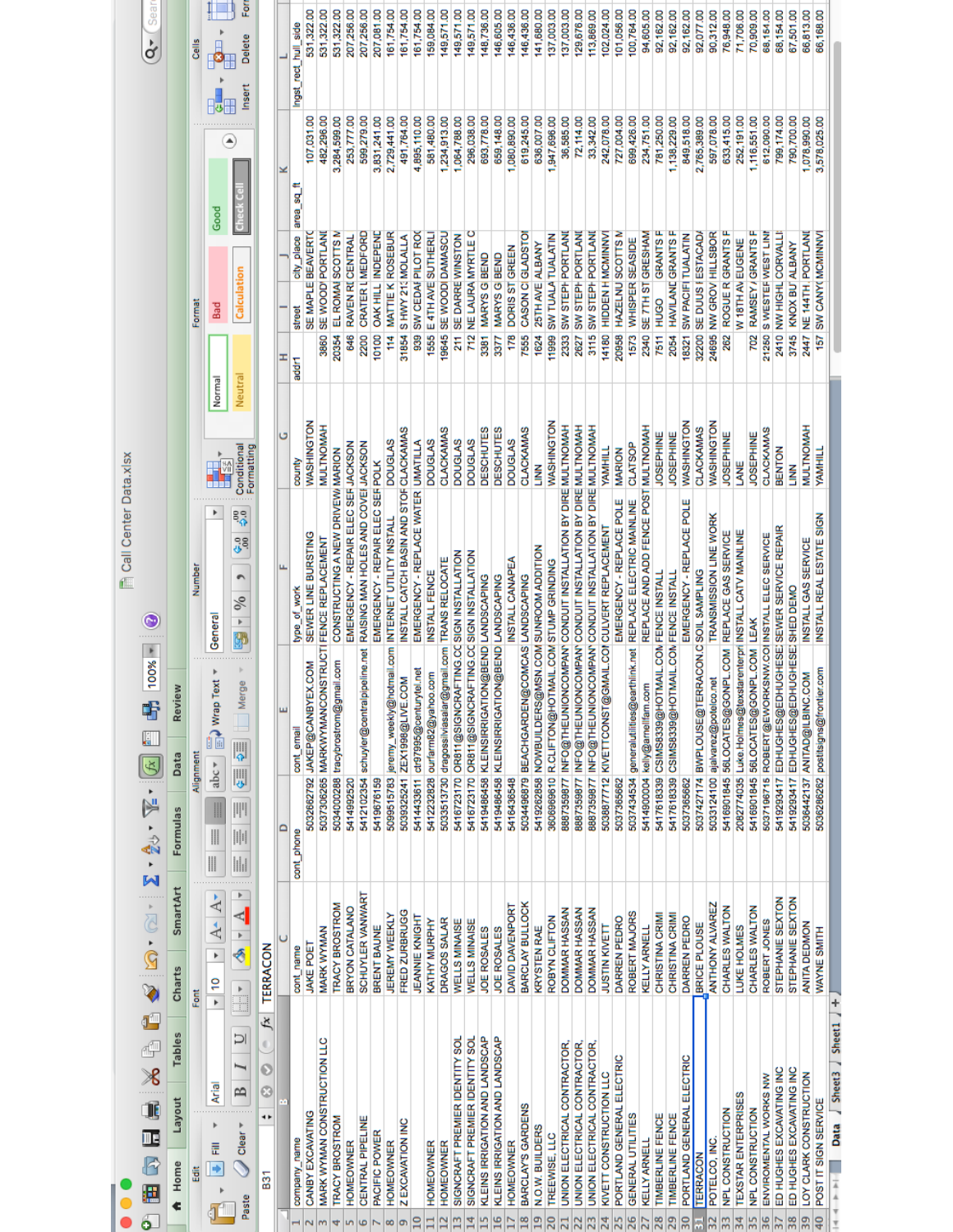Remember it is call before you dig. Not call before you Plan or Design. Oregon Law Law states "Any person intending to Excavate shall notify the OUNC at least 2 but not more than 10 days before commencing **excavation**." A fair share of excavators do dig on pre-survey tickets.

| Months 2019 | <b>Total Pre-Survey</b> | Example tickets |
|-------------|-------------------------|-----------------|
| Jan         | 650                     | 20067674        |
| Feb         | 484                     | 20213001        |
| Mar         | 592                     | 20124852        |
| Apr         | 787                     |                 |
| May         | 627                     |                 |
| Jun         | 620                     |                 |
| Jul         | 1,025                   |                 |
| Aug         | 1,072                   |                 |
| Sept        | 786                     |                 |
| Oct         | 1,110                   |                 |
| Nov         | 697                     |                 |
| Dec         | 641                     |                 |
| Total       | 9,091                   |                 |

Average number of locates in state  $= 6$ Average number of locates in Portland metro =  $8-12$ ?  $9,091 \times 6 = 54,546$  locates  $9,091 \times 9 = 81,819$  locates

Pre Survey tickets are typically longer project jobs 500 - 1,000 feet on the short end and 1 - 3 miles  $9,091 \times 500$  and  $1,000 = 860$  miles - 1,721 miles  $9,091 \times 1$  and 3 miles =  $9,091$  miles - 27,273 miles

In house locators

\$25-\$35 hr (some make more)

At \$25/hr average of 4-8 hours per mile depending on rural or urban and how many facilities are in 860 mi/1721 mi x \$25 = \$21,500 - \$43,025 in Labor per utility and outbound in Oregon have average 9,091 mi/27,273 mi x \$25 = \$227,275 - \$681,825 in Labor per utility and outbound in Oregon have

Potential added labor Cost for "short" pre survey with 6 outbound =  $$129,000$  -  $$258,150$ Potential added labor Cost for "long" pre survey with 6 outbound =  $$1,363,650$  -  $$4,090,950$ Does not include associated costs such as: vehicle usage, gas, marking supplies, benefits, payroll tal

Also bogs down all locators and takes away staffing for locators to marck for normal notice tickets,